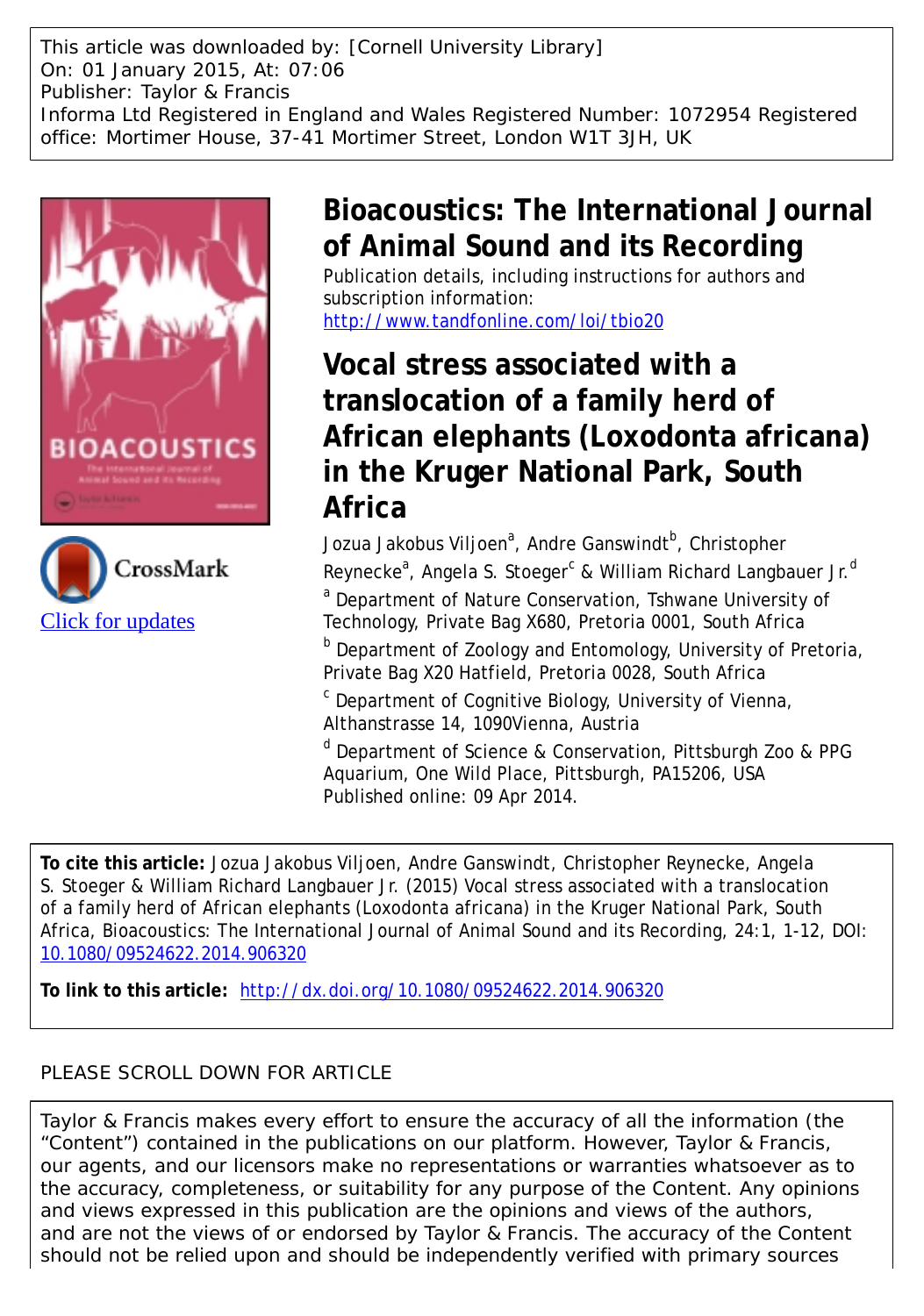of information. Taylor and Francis shall not be liable for any losses, actions, claims, proceedings, demands, costs, expenses, damages, and other liabilities whatsoever or howsoever caused arising directly or indirectly in connection with, in relation to or arising out of the use of the Content.

This article may be used for research, teaching, and private study purposes. Any substantial or systematic reproduction, redistribution, reselling, loan, sub-licensing, systematic supply, or distribution in any form to anyone is expressly forbidden. Terms & Conditions of access and use can be found at [http://www.tandfonline.com/page/terms](http://www.tandfonline.com/page/terms-and-conditions)[and-conditions](http://www.tandfonline.com/page/terms-and-conditions)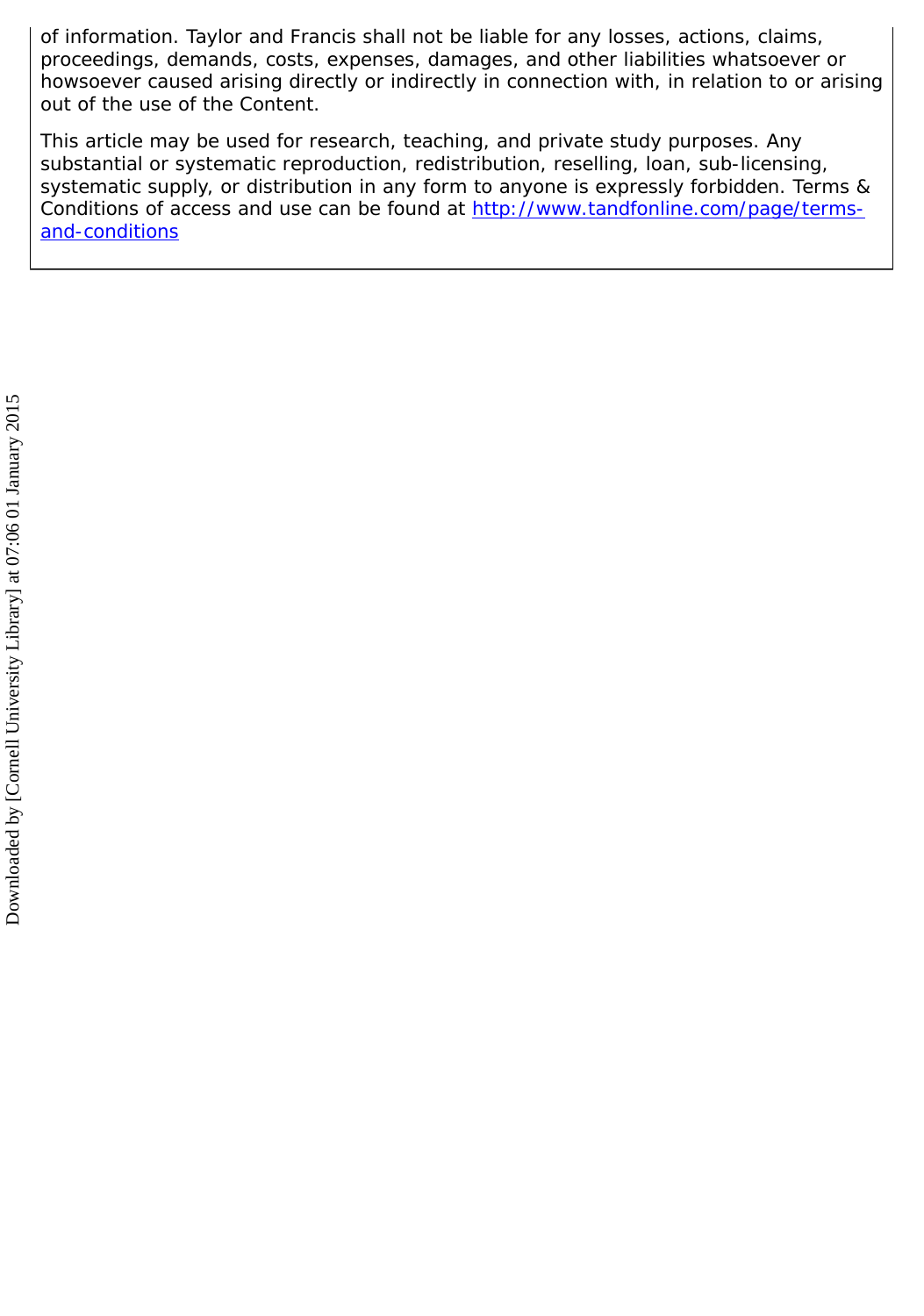

# Vocal stress associated with a translocation of a family herd of African elephants (Loxodonta africana) in the Kruger National Park, South Africa

Jozua Jakobus Viljoen<sup>a[1](#page-11-0)</sup>, Andre Ganswindt<sup>b[2](#page-11-0)</sup>, Christopher Reynecke<sup>a3</sup>, Angela S. Stoeger<sup>[c4](#page-11-0)</sup> and William Richard Langbauer  $Jr$ <sup>[d5\\*](#page-11-0)</sup>

<sup>a</sup>Department of Nature Conservation, Tshwane University of Technology, Private Bag X680, Pretoria 0001, South Africa; <sup>b</sup>Department of Zoology and Entomology, University of Pretoria, Private Bag X20 Hatfield, Pretoria 0028, South Africa; 'Department of Cognitive Biology, University of Vienna, Althanstrasse 14, 1090 Vienna, Austria; <sup>d</sup>Department of Science & Conservation, Pittsburgh Zoo & PPG Aquarium, One Wild Place, Pittsburgh, PA 15206, USA

(Received 15 October 2013; accepted 14 March 2014)

We used vocal indicators to examine the effect of a translocation of an African elephant family herd within the Kruger National Park. These animals were moved 300 km from their home range, but returned unaided to this range within 23 days. We found that translocation resulted in a change in the mean fundamental frequency of low-frequency elephant vocalizations, known as rumbles. The rumbles increased significantly in pitch compared with pre-translocation levels during the 23 days the animals spent outside their normal home range. Mean fundamental frequency returned close to pretranslocation level by the time the animals had navigated their way back to their previous home range. Raised pitch is known to be an indicator of stress in humans and other animals. The observed acoustic results are consistent with a physiological measure of stress, faecal glucocorticoid metabolite levels, which were monitored from the same animals during the study and have already been reported elsewhere. To our knowledge, this is the first report of prolonged monitoring of vocal stress response in free-ranging animals. Measuring behavioural responses, such as vocalizations, may provide an objective non-invasive method for assessing stress. This could help in determining the effects that particular management actions might have on elephants.

Keywords: infrasound; elephant; Loxodonta africana; vocalization; stress

#### Introduction

The continent-wide population of African elephants has declined dramatically in the last 100 years, from a high estimation of 3– 4 million in 1960 to approximately 500,000 today (IUCN [2012](#page-12-0)), primarily due to them being killed for their ivory (Douglas-Hamilton [2009](#page-12-0)). Despite this, there are areas where local wildlife managers feel there are too many elephants for the environment to sustain, mostly due to the purported adverse effect of elephants on the woody plant population (see Ahlers et al. [2012](#page-11-0)). In these areas, managers have used a combination of three techniques to reduce elephant numbers: (1) culling excess elephants, usually by killing the adult members of family groups and capturing and selling the young calves; (2) contraception; and (3) translocating elephants, usually as an entire family group, to areas that can better support them ecologically.

<sup>\*</sup>Corresponding author. Email: [dr.wrl@mac.com](mailto:dr.wrl@mac.com)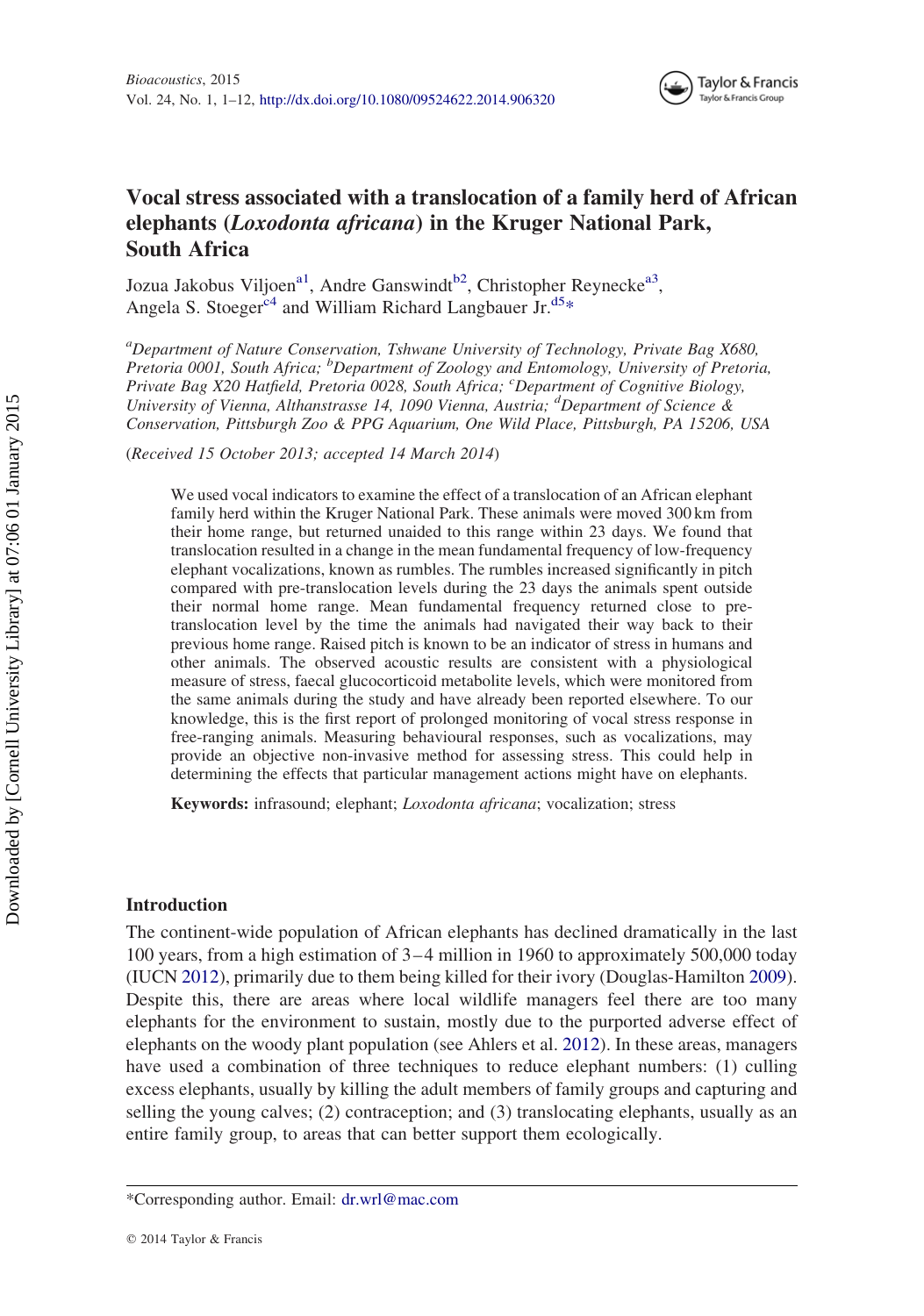This study looks at whether elephant vocalizations can be used as a measure of stress in translocated elephants, and is part of a larger project that studied the behaviour of a translocated family group of elephants in the Kruger National Park (KNP), South Africa.

#### Vocal indicators of stress

Although 'stress' has become an increasingly popular and widely applied term to use, it is still a challenging concept to define, probably because of its appearance and integration into various scientific disciplines such as biomedicine, psychology, ethology and animal welfare (Palme et al. [2005\)](#page-12-0). Vocal indicators of stress have been reasonably well studied in humans (Protopapas and Lieberman [1997](#page-12-0); Scherer et al. [2001](#page-12-0)). Prosodic and other vocal cues can allow the listener to evaluate the emotional state of a speaker (e.g. Scherer et al. [2001](#page-12-0); Bänziger and Scherer [2005](#page-11-0)) and it has been proposed that decoding vocal expressions across different human cultures can serve as a universal mechanism for determining the level of emotion (Scherer et al. [2001\)](#page-12-0). Moreover, recent empirical studies across several non-human species reveal stress-related variation of acoustic features (e.g. Rendall [2003](#page-12-0); Bastian and Schmidt [2008](#page-11-0); Zimmermann [2010\)](#page-13-0). In domesticated animals, evidence was found that vocalizations can be useful in assessing physiological and psychological well-being and could therefore be utilized to improve management and welfare (Watts and Stookey [2000](#page-13-0)).

In non-human animals, determining a physiological response to stress can be challenging, as the animal's emotional state is still largely inaccessible. Elevated glucocorticoid levels, or changes in vocal parameters, may be more conservatively considered to indicate a change in emotion, level of excitement or both – whether or not that change is stressful depends on the context. Keeping in mind these caveats, in nonhuman mammals, various acoustic features vary according to arousal or stress level. Temporal and spectral characteristics were shown to indicate stress levels in baboons (Papio hamadrayas, Rendall [2003\)](#page-12-0), red-fronted lemurs (Eulemur rufifrons, Fichtel and Hammerschmidt 2002), tree shrews (Tupaia belangeri, Schehka et al. 2007) and mouse lemurs (Microcebus ssp., Zimmermann [2010\)](#page-13-0). In particular, increased and more variable fundamental frequencies are common acoustic features associated with increased emotional intensity in mammals (Boinski et al. [1999;](#page-11-0) Soltis et al. [2005](#page-13-0), [2011](#page-13-0); Coss et al. [2007](#page-12-0); Li et al. [2007](#page-12-0); Stoeger-Horwath et al. [2007](#page-13-0); Stoeger et al. [2011](#page-13-0)). For example, the roar of infant African elephants (*Loxodonta africana*), which is higher in pitch than most other elephant calls, signifies primarily the caller's arousal state and therefore indicates the arousal-based physiological changes influencing acoustic features of vocalizations (Langbauer [2000](#page-12-0); Stoeger et al. [2011](#page-13-0)). Soltis et al. ([2005,](#page-13-0) [2009\)](#page-13-0) demonstrated that structural variation in rumbles of captive female African elephants represents the individual identity and the emotional state of callers. The elephants produced rumbles with increased and more variable fundamental frequency during high-affect contexts.

Comparatively little work has been carried out on the subject of stress expression in vocalizations of free-ranging wild elephants (but see Poole et al. [1988;](#page-12-0) Langbauer [2000](#page-12-0); Clemins et al. [2005](#page-12-0); Wood et al. [2005](#page-13-0); King et al. [2010;](#page-12-0) Soltis et al. [2011](#page-13-0)). In environments where elephant movement is unrestricted, elephant vocalizations provide insight into their reproduction, resource utilization, predator avoidance, coordinating movement and social interactions (Payne et al. [1986](#page-12-0); Poole et al. [1988](#page-12-0); McComb et al. [2000](#page-12-0); Garstang [2004](#page-12-0)), all information useful to wildlife managers. Seasonal variability in quantity and quality of resources in the environment highlights the importance of elephant's capability of coordinating movements. Vocal communication further assists to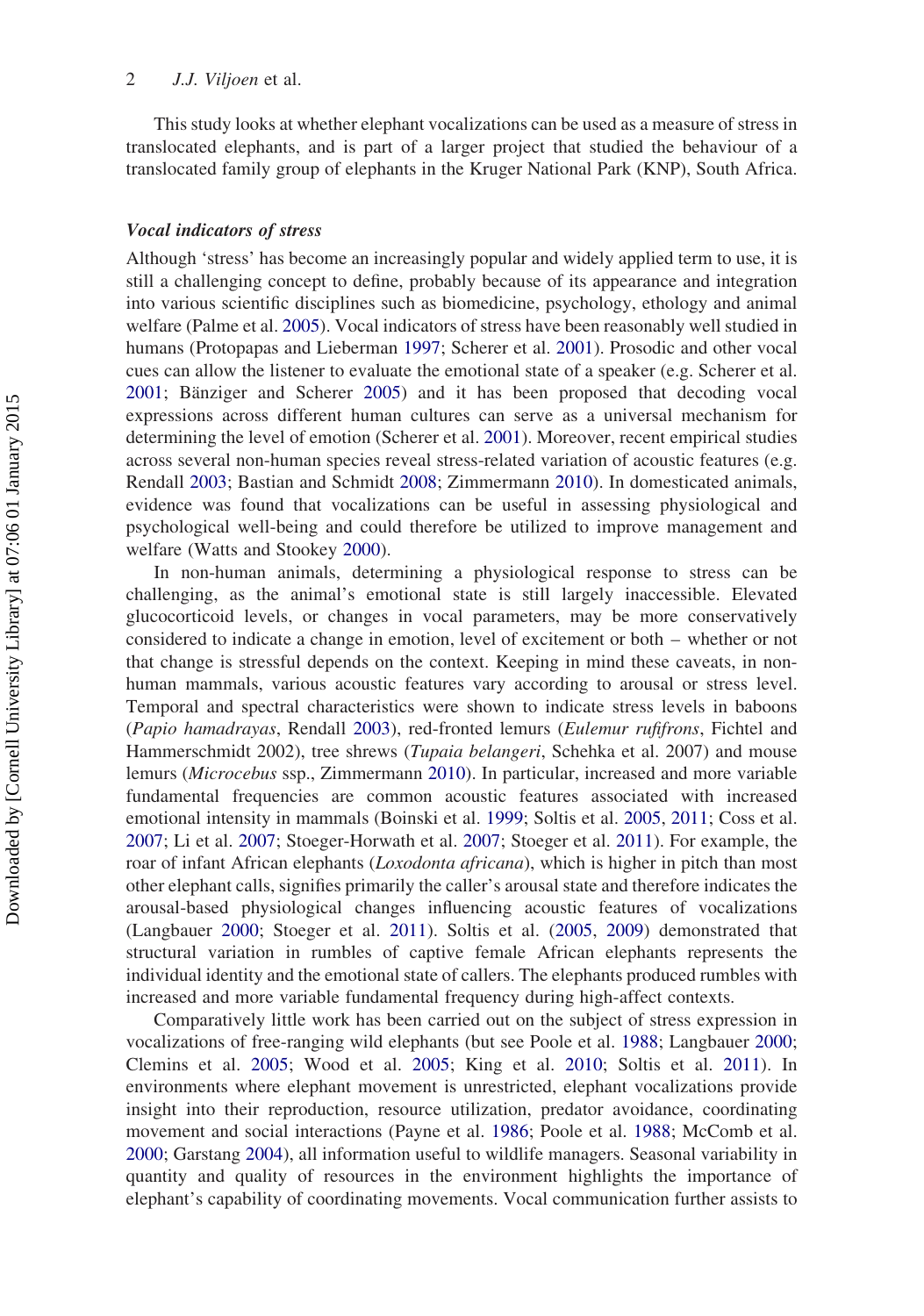uphold social bonds, cohesion in breeding herds, and in maintaining the populationgenetic structure in fission – fusion societies where male elephants do not form permanent associations with breeding herds (Wittemyer and Getz [2007;](#page-13-0) Poole [2011](#page-12-0)). King et al. ([2010\)](#page-12-0) showed that free-ranging elephants in Kenya produced rumbles with increased and more variable fundamental frequency indicating increased emotional intensity in reaction to various playback sounds (the sound of disturbed African honey bees Apis melifera scutellata as well as to white noise). Rumbles produced in response to bees were further distinguished by formant (vocal tract resonance) structure.

The information contained in vocalizations of African elephants could be of interest to managers and researchers alike, and could contribute towards the conservation of the species (Langbauer [2000](#page-12-0); McComb et al. [2003](#page-12-0); Wood et al. [2005](#page-13-0)). In assessing the effect of translocation on elephant's behaviour, we analysed recordings of vocalizations as an empirical indicator of stress. In this paper, we investigated the stress-related response of a breeding herd of elephants to translocation by means of evaluating vocalizations.

# Methods

#### Study area

This study was conducted in the KNP, South Africa [\(Figure 1](#page-5-0)) which covers an area of approximately 19,000 km<sup>2</sup>. Data during the pre- and post-translocation phases were collected in the southern KNP around the Lower Sabie rest camp. During the translocation phase, data were collected in the northern KNP, north of the Letaba rest camp.

## Study population and data collection

This study was part of a larger study that was designed as a controlled experiment to assist in the management of elephants (*L. africana*) and was conducted entirely within KNP over a period of 3.5 years (March 2002 to September 2005). The first breeding herd of elephants in the southern region of KNP spotted from a helicopter after take-off in a south-easterly direction towards Lower-Sabie from Skukuza was selected as our focal group.

The matriarch was fitted with a VHF radio collar and later replaced in August 2002 with a GPS satellite collar (both collars manufactured by African Wildlife Tracking, Pretoria, Gauteng, South Africa). We followed the breeding herds on foot and field crews always avoided being positioned upwind of the herd in an attempt to minimize disturbance and being detected. During each session, record was kept of the estimated distance to visible elephants, the gain settings of the recorder, the date, time and GPS coordinates, as well as of audible vocalizations from elephants or other animals. Typical recording distances while on foot ranged from 50 to 120 m and the few occurrences when family herds were sighted close to roads, recordings from the vehicle were made at distances ranging from 20 to 100 m. The period of vocal sampling for pre-, during and posttranslocation was from March 2003 to August 2005. During this period, a total of 47 h of recordings over 61 appropriate condition days were made. The length of the recording sessions varied, with an average of 3 min per session. Most of the recordings were made between 06:00 and 11:00 h and include brief periods during the capture process and the time immediately after release. Due to the vegetation and the distance to elephants, it was not possible to accurately identify the calling individual, so the vocalizations of the group as a whole were recorded. We have general behavioural notes for the group during the overall period during which the recordings were taken, but as most elephant vocalizations were inaudible to humans, it was usually impossible to determine what the call elephant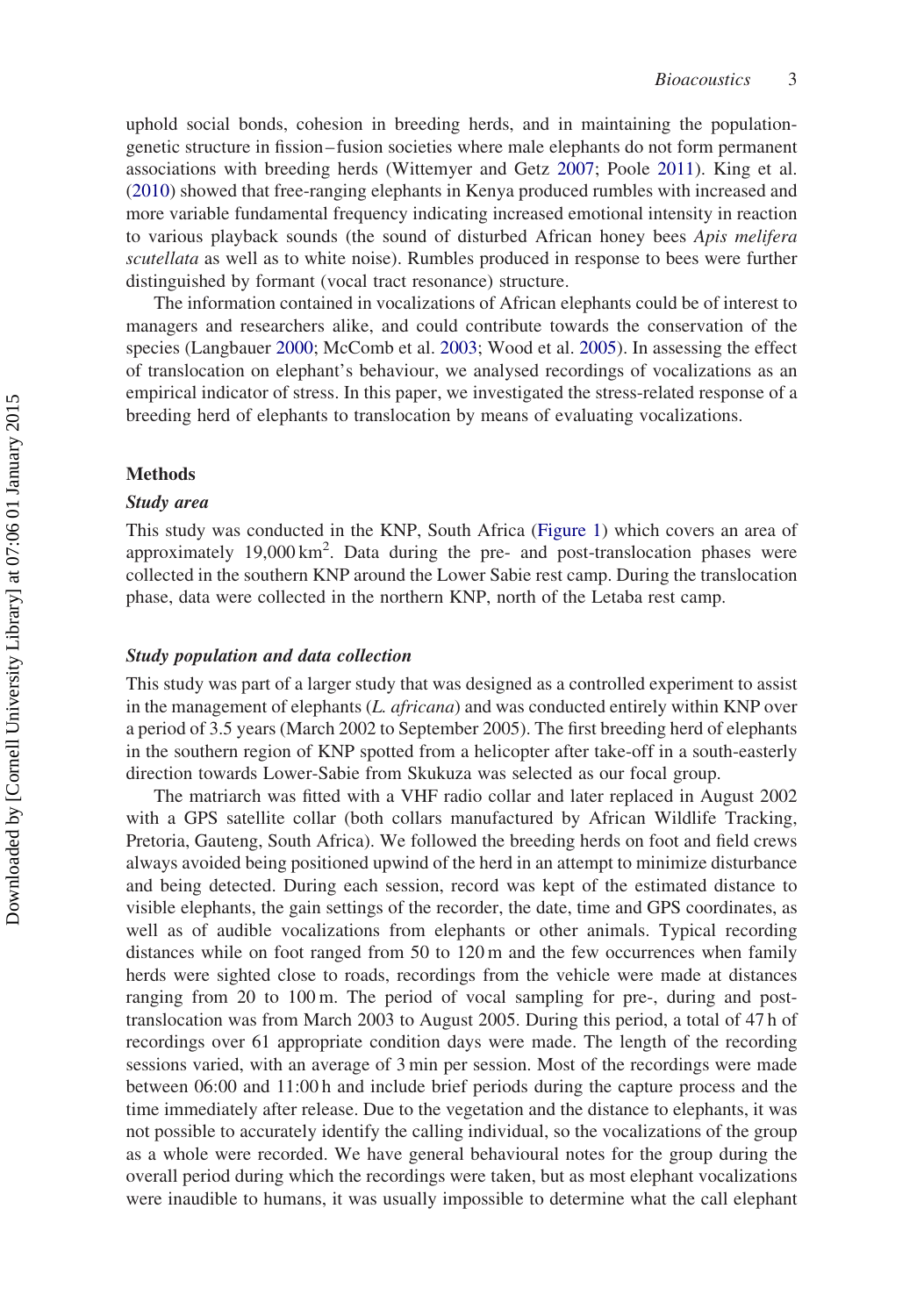<span id="page-5-0"></span>was doing at the exact time of the vocalization. Thus, we made no attempt to correlate recordings with specific behaviours.

The focal group was composed of 11 animals on 7 October 2004 when they were captured in the Lower Sabie section. Immediately after capture, this group was loaded into a SANparks Elephant family group mass transport unit. The elephants were transported for approximately 300 km and offloaded north of the Letaba Rest Camp after 4 h of travel (Figure 1). The age of the captured animals was categorized according to shoulder heights measured on the day of capture (Shrader et al. [2006\)](#page-12-0). The family herd consisted of three adult females ( $\geq$  28 years), five sub-adult females (8–10 years), one juvenile female (2–3 years) and two male calves  $(1-2 \text{ years})$ . They were immobilized with a combination of M99 and Azaperone (at a dosage of  $3-12 \text{ mg}$  depending on the size and age of the



Figure 1. Study area with capture and release site.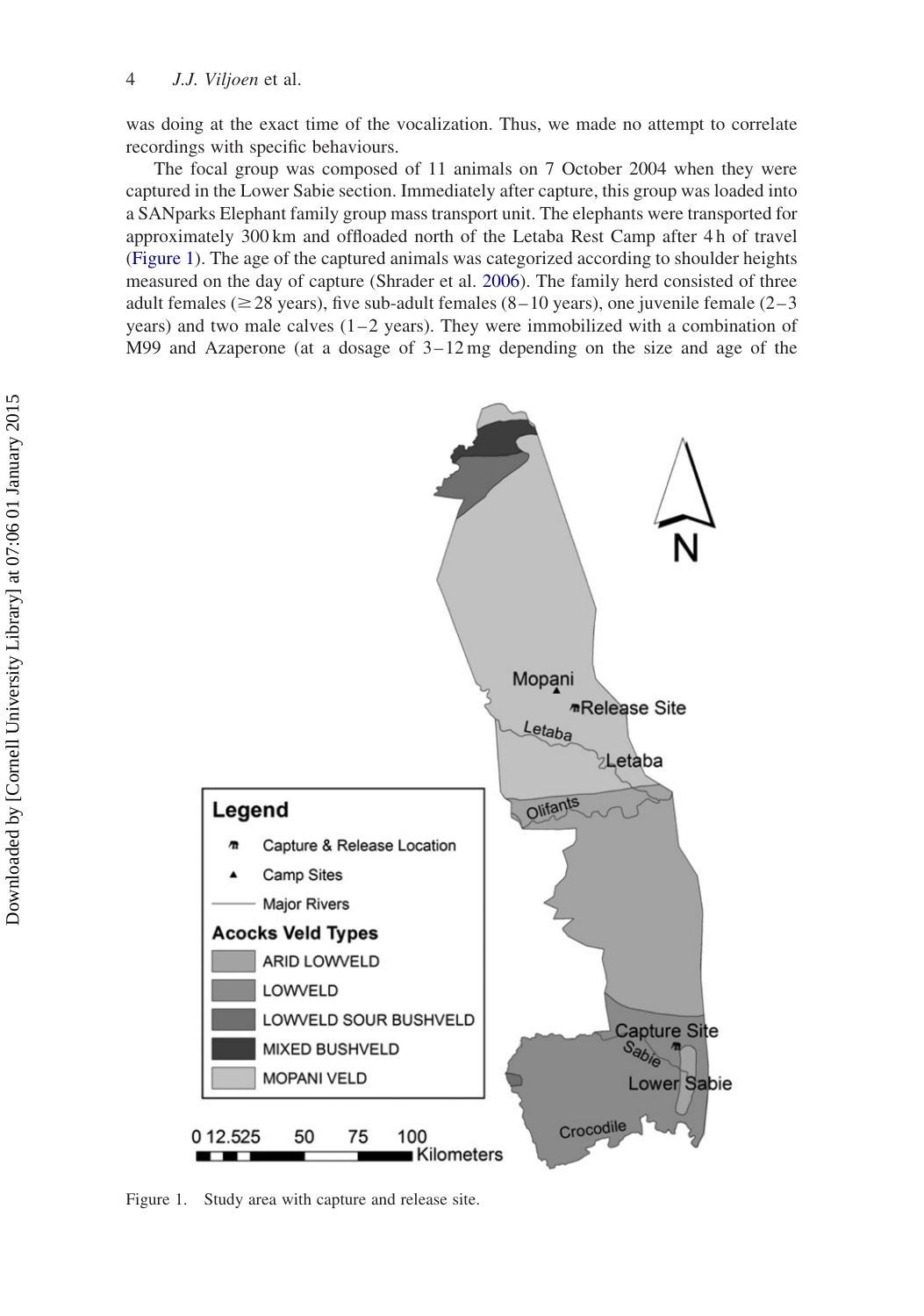individual). The antidote (M5050 and Naltrexone, at dosages of 12– 36 mg of M5050 and 25 –100 mg of Naltrexone according to the age of the elephant) was administered intravenously as soon as the individual was loaded into the transport crate. Capture drugs were Etorphine (M99, Novartis, Kempton Park, 1619, South Africa), Diprenorphine (M5050, Novartis, Kempton Park, 1619, South Africa) and Naltrexone (Naltrexone, Kyron Laboratories, Benrose, 2011, South Africa).

The elephants then navigated their way back and re-entered their pre-translocation home range 23 days later. The post-translocation monitoring phase (30 October 2004 to 31 August 2005) was defined as starting the day the experimental group re-entered the pre-translocation home range (i.e. was south of the northern-most sighting of the pre-translocation phase).

# Equipment

For our acoustic recordings, we used a Sennheiser MKH 20-P48 condenser microphone, with a manufacturer-specified frequency response of 12 Hz to 20 kHz (at the 3 dB downpoint). We covered the microphone with a Rycote windshield (open cell foam with a fur cover) in order to reduce wind noise. The microphone was connected to a Marantz PMD670 solid-state recorder, and recordings were saved as ".wav" files. The nominal frequency response of this recorder is 20 Hz to 20 kHz, but bench tests confirmed that the response was flat down to 5 Hz. We recorded at a sample rate of 16 kHz, so the overall frequency response of the system was 12 Hz to 8 kHz, which encompasses the known range of elephant calls, from infrasonic calls to trumpets (12 Hz to 2 kHz: Berg [1986](#page-11-0); Langbauer [2000\)](#page-12-0). A handheld Garmin III was used for the recording of GPS coordinates.

We recorded at a sample size of 16 bits which corresponds to a dynamic range of 96 dB SPL. The signal from the microphone was split into the right and left channels of the recorder, and the gain of the channels was adjusted to a difference of 20 dB, to improve the dynamic range of the system to 116 dB SPL.

# Selection of analysis parameters

The overall amplitude, harmonic structure, shimmer and jitter of a vocalization, along with the pitch and variability of its fundamental frequency, are all potential indicators of arousal level in mammals. However, the measurement of many of these parameters can be unreliable even in laboratory settings (Heman-Ackah and Batory [2003\)](#page-12-0). The habitat type and density of the vegetation can also affect sound propagation and the harmonic structure of recorded animal vocalizations (Ey et al. [2009](#page-12-0)). Attenuation and other acoustic phenomena can thus affect the structure of detected elephant vocalizations, in particular the higher frequency components. Therefore, the fundamental frequency and the second harmonic are the most reliable acoustic features to measure (yet, fundamental frequency in particular is also sometimes masked by environmental noise). The fundamental frequency is also relatively easier to measure in a noisy environment compared with other parameters, such as jitter [\(Figure 2](#page-7-0)). We thus selected the fundamental frequency of the elephant vocalization as the most robust parameter to measure under field conditions.

#### Analysis protocol

The recordings were analysed using the Raven 1.3 software, developed by the Cornell Bioacoustics Research Program. We played back each file at 10 times the recorded speed,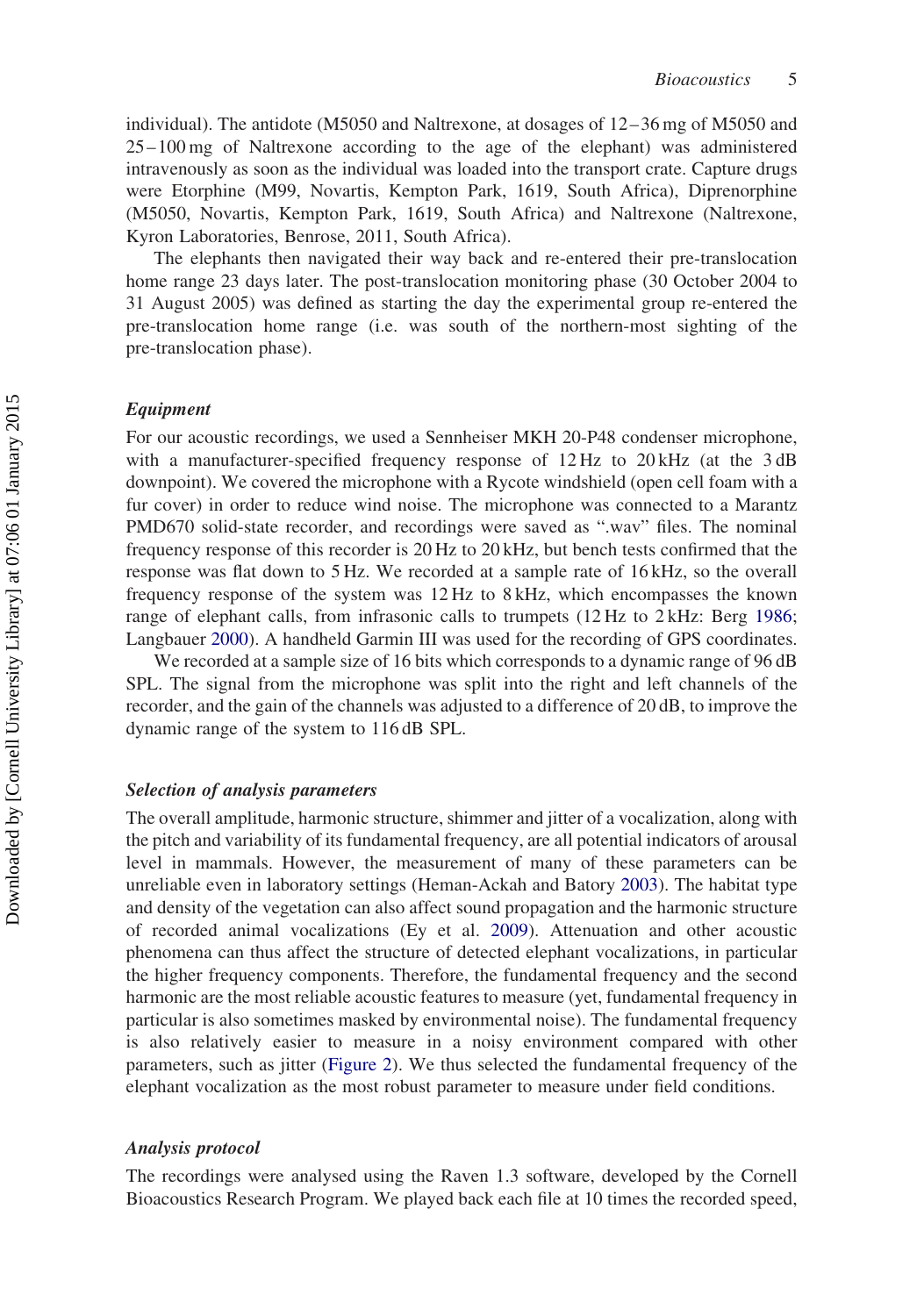<span id="page-7-0"></span>

Figure 2. Field recording of two elephant vocalizations. Both vocalizations have fundamental frequencies of 15 Hz at the start of the call. While the fundamental frequency of the first vocalization is hidden in noise, it can be inferred from the difference in frequency (15 Hz) between the second and third harmonics of the call. While there was usually enough information to measure fundamental frequency, noisy field conditions made other measurements, such as jitter, unreliable.

and identified elephant vocalizations by ear and by examination of a spectrogram of the entire file. Spectrograms used for measurement were calculated using fast Fourier transformation (FFT length 2048 samples), a Hamming window and a 50% overlap, resulting in a frequency resolution of 0.781 Hz. We measured 306 calls pre-translocation (March 2003 to October 2004), 68 calls while the elephants were in the translocated area (23 days during October 2004) and 421 calls post-translocation (October 2004 to August 2005). Statistical analysis was carried out using SPSS 20.0. We first conducted a Kruskal – Wallis  $H$ -test across all conditions, to see whether there was a significant variation in the data. We then applied the Mann-Whitney  $U$ -test to compare the fundamental frequencies in each condition (pre-translocation, translocation and post-translocation) against the others.

To control for observer bias, the recording files were given a code number and the order randomized for analysis, so that the person doing the analysis was blind as to whether any given recording was made before, during or after translocation.

Many low-frequency elephant vocalizations are frequency modulated, with their spectrogram resembling an upside-down U shape. For this reason, to insure a consistent measure, we measured the fundamental frequency averaged over the initial second of the call.

## Determination of faecal glucocorticoid metabolite levels

Faecal samples were also collected for determining respective faecal glucocorticoid metabolite (FGM) levels during the study period (Viljoen, Ganswindt, Palme, et al. [2008](#page-13-0);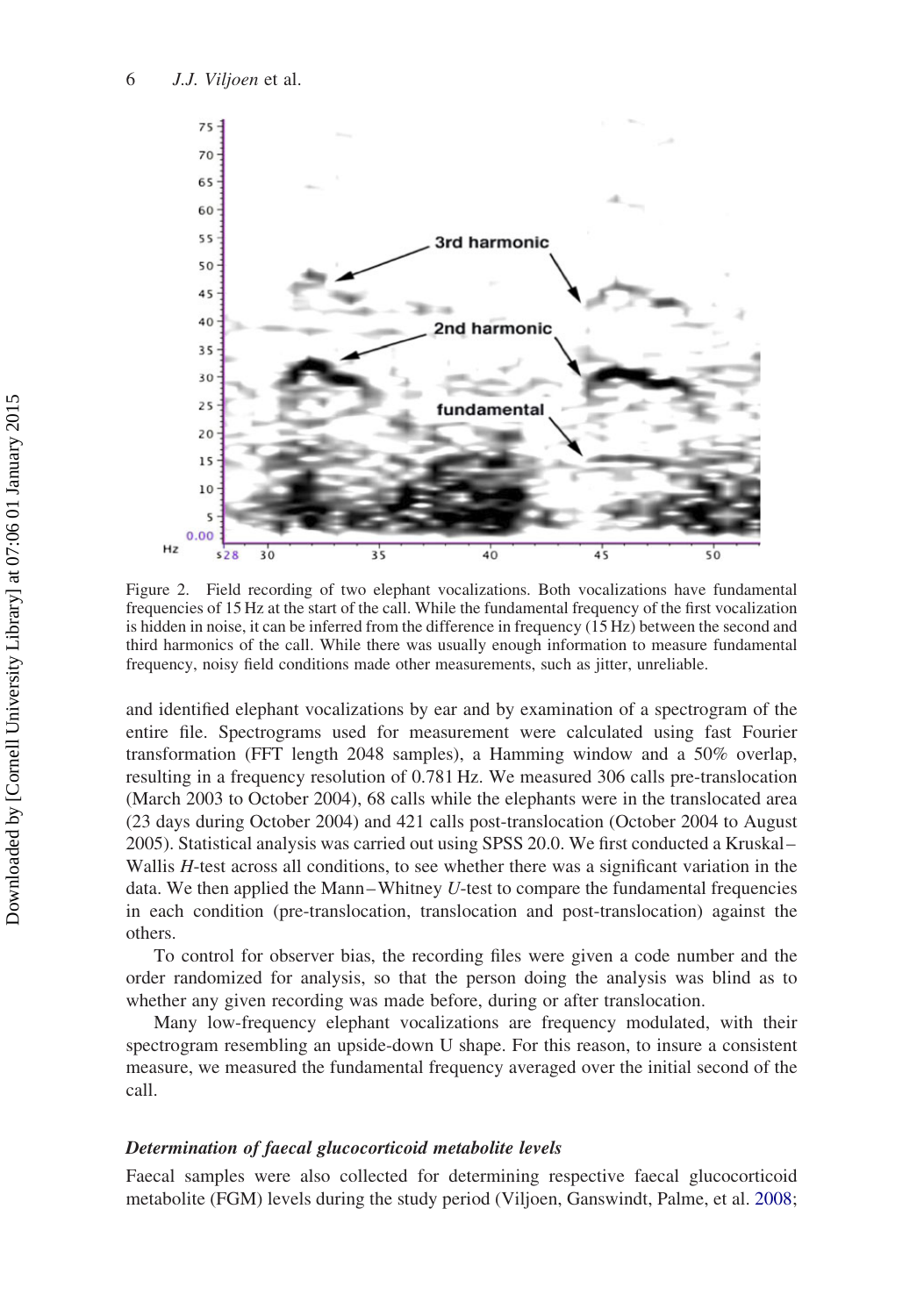Viljoen, Ganswindt, du Toit, et al. [2008\)](#page-13-0). Due to wind conditions and safety concerns, acoustic recordings were not always taken when faecal samples of the herd were collected. Hormone values were determined according to the procedure described by Viljoen, Ganswindt, Palme, et al. [\(2008](#page-13-0)). FGM levels of samples collected during the translocation phase were significantly higher than FGM concentrations of samples collected during the pre- and post-translocation phases (Figure 3, Viljoen, Ganswindt, du Toit, et al. [2008\)](#page-13-0).

# Results and discussion

There was a significant difference in the variation of the data over all conditions (Kruskal – Wallis H-test). The distribution of the fundamental frequency of rumbles recorded during translocation was significantly different from both pre-translocation ( $p < 0.001$ , Mann-Whitney U-test) and post-translocation ( $p < 0.001$ , Mann-Whitney U-test) samples during the 23 days the animals spent outside their normal home range, with the mean frequency of rumbles during translocation being higher than those in the other two conditions [\(Table 1](#page-9-0), Figures 3 and 4).

The mean fundamental frequency dropped after the elephants returned to their home range, but was still significantly higher than pre-translocation levels. This may be due to either residual stress response of the translocation or excitement at being back to the pretranslocation range.

Vocalizations can be affected by many things – immediate behavioural events (e.g. interruption of suckling), group composition and so on. Any bias due to short-term behavioural effects is more likely to occur with very short sampling periods – with the long sampling periods, both in the experimental condition (translocation) and in the



Figure 3. Box plot of fundamental frequencies (light grey) and FGM levels (dark grey) in the pretranslocation, translocation and post-translocation phases of the study. The boxes extend from the first to the third quartiles, the diamonds are the mean values and the whiskers extend from the minimum to maximum values. All pairwise comparisons are significant at the 0.001 level, except the pre-translocation to post-translocation comparison of glucocorticoid levels, which is not significant.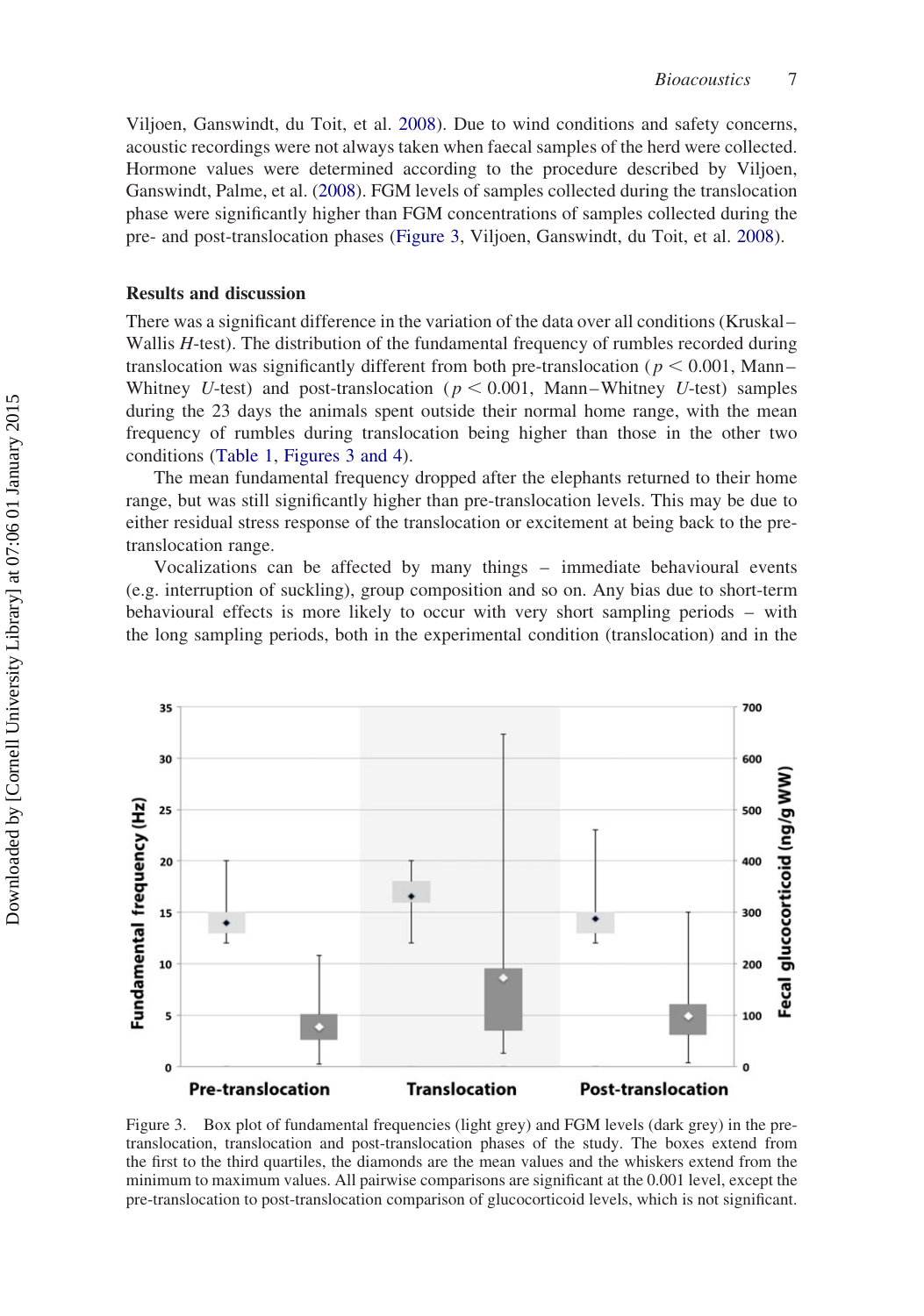#### <span id="page-9-0"></span>8 J.J. Viljoen et al.

| Groups                                            | Count                                                                                 | <b>Sum</b> | Fundamental frequency                      |                   |
|---------------------------------------------------|---------------------------------------------------------------------------------------|------------|--------------------------------------------|-------------------|
|                                                   |                                                                                       |            | Mean $(Hz)$                                | Variance (Hz)     |
| Pre-translocation                                 | 306                                                                                   | 967        | 14.2                                       | 1.13              |
| Translocation                                     | 68                                                                                    | 1124       | 16.5                                       | 3.66              |
| Post-translocation                                | 421                                                                                   | 1038       | 15.3                                       | 3.36              |
| Statistical tests                                 |                                                                                       |            |                                            |                   |
| <b>Test</b>                                       | Null hypothesis                                                                       |            | Groups compared                            | Probability $(p)$ |
| Kruskal–Wallis H-test<br>(asymptotic differences) | The distribution<br>of fundamental<br>frequencies is<br>the same across<br>all groups |            | All                                        | 0.000             |
| Mann-Whitney $U$ -test                            | The distribution<br>of fundamental<br>frequencies is<br>the same in both<br>groups    |            | Pre-translocation to<br>translocation      | 0.000             |
|                                                   |                                                                                       |            | Translocation to<br>post-translocation     | 0.000             |
|                                                   |                                                                                       |            | Pre-translocation to<br>post-translocation | 0.001             |

Table 1. The mean fundamental frequency and the variance of the rumbles recorded during the translocation, with the results of statistical tests.

Note: All null hypotheses are rejected at the  $p < 0.05$  level.

pre- and post-translocation situations, the short-term behavioural events that occur in daily life should have tended to occur fairly equally, and the same core group of 11 animals was almost always present during recordings.

These results are consistent with the physiological changes found, in terms of elevated FGM levels, previously reported for the same translocation event (Viljoen, Ganswindt, du Toit, et al. [2008](#page-13-0)). FGM levels returned to pre-translocation values by the time the translocated animals returned to their previous home range. The fact that FGM levels peaked during and immediately after translocation in the experimental group, whereas no corresponding spike was seen in the control groups indicate that factors excluding capture and translocation can be barred as causal stimuli for the observed FGM response (Viljoen, Ganswindt, du Toit, et al. [2008](#page-13-0)).

Stress as a physiological mechanism is not innately harmful (Moberg [2000\)](#page-12-0), but extended periods of high concentrations of glucocorticoids, as a result of prolonged periods of subjected stress, might compromise fitness (Munck et al. [1984](#page-12-0)) as well as reproductive success (Liptrap [1993\)](#page-12-0) of an individual, and can also permanently alter behaviour.

As mentioned previously, elevated cortisol levels or changes in vocalizations do not, in and of themselves, prove that the animals are stressed. However, given the larger context – a group of highly social animals being drugged and abruptly moved from familiar surroundings to an unfamiliar location – the most parsimonious interpretation of our results is that both the increase in faecal glucocorticoid metabolites and the increase in the fundamental frequency of vocalizations indicate a stress response by the translocated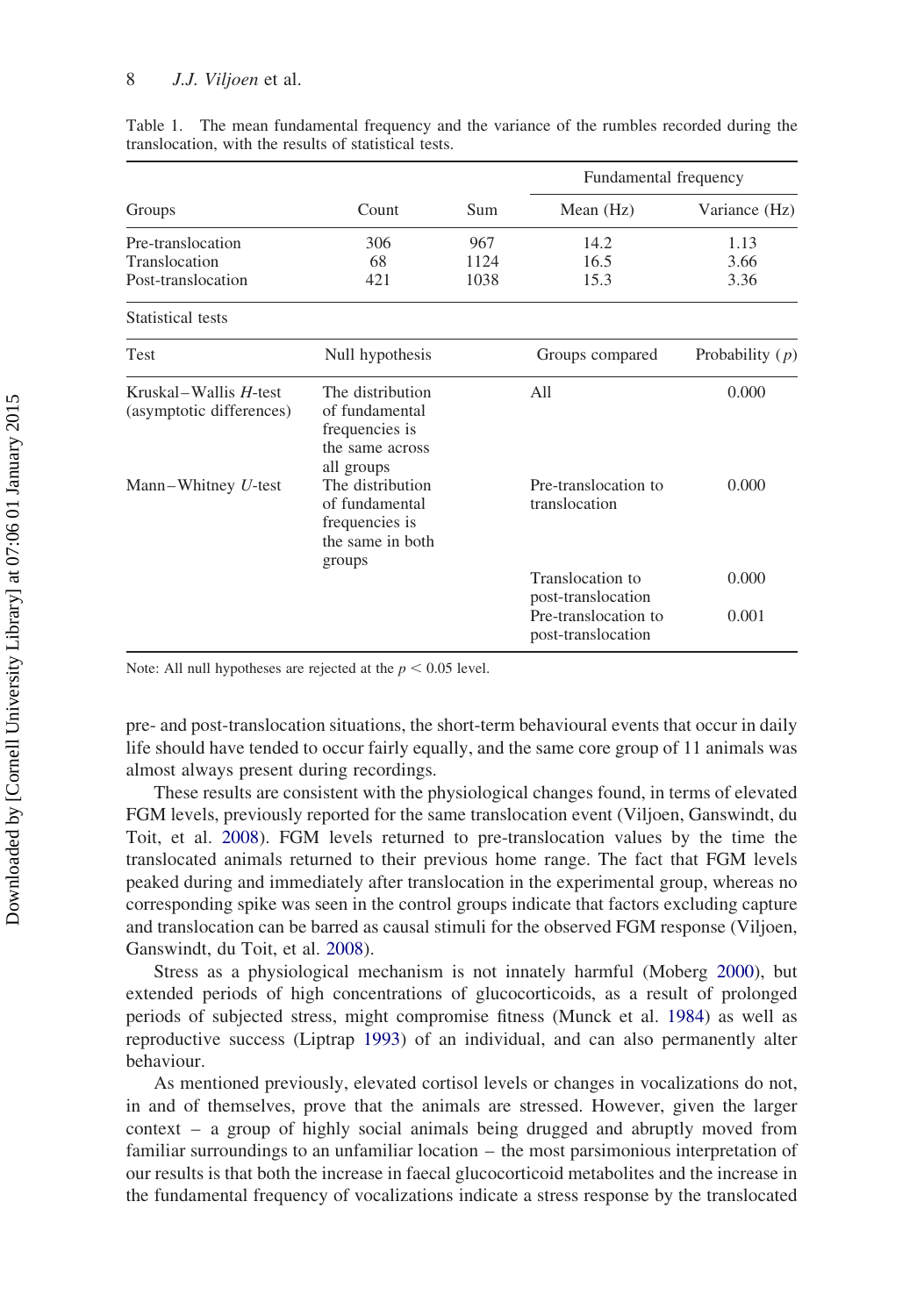

Figure 4. The fundamental frequencies of the elephant rumbles recorded during the translocation of the family herd of African elephants in the KNP, South Africa. The area of each point is proportional to the number of calls at that frequency on a given day. Calls with fundamental frequencies above 30 Hz were lumped into a single category ('higher frequency calls') and not included in the analysis of low-frequency vocalizations.

elephants. Other explanations cannot be discounted, and would be fertile ground for future research. For example, the elephants may have been calling more loudly when translocated, in an effort to find local conspecifics, with consequent increases in subglottal pressure which could also have resulted in increases in pitch (although anecdotal evidence suggests that elephants know when they are in unsafe areas; e.g. crop raiding elephants are usually silent – Ferrel Osborn, personal communication), and elephants are known to move faster when moving through unsafe areas (Douglas-Hamilton et al. [2005](#page-12-0)). It might further be possible that we recorded more calf-vocalizations after the translocation, which would result in an overall increase in the detected fundamental frequency. Stressed females might have been focusing on moving away from the unknown area (and spend less time browsing and resting) and therefore are not as patient as usual during suckling, which could have led to an increase in calf-protest calls. Alternatively, the elephants might have been using slightly different call types with increased fundamental frequency. Apart from all these theoretical possibilities, we document the simple fact that the vocal behaviour of the group changed significantly during the translocation period, and the definite reason for this warrants further research.

At the very least, in a transformed and fragmented South African landscape where elephant movements are restricted, remote monitoring of vocalizations can provide records of continuous tracks of the emotional changes. Utilizing this non-invasive technique of recording vocalizations can aid in the early detection of stress and appropriate action can be taken timely, contributing towards improving the welfare of the animals.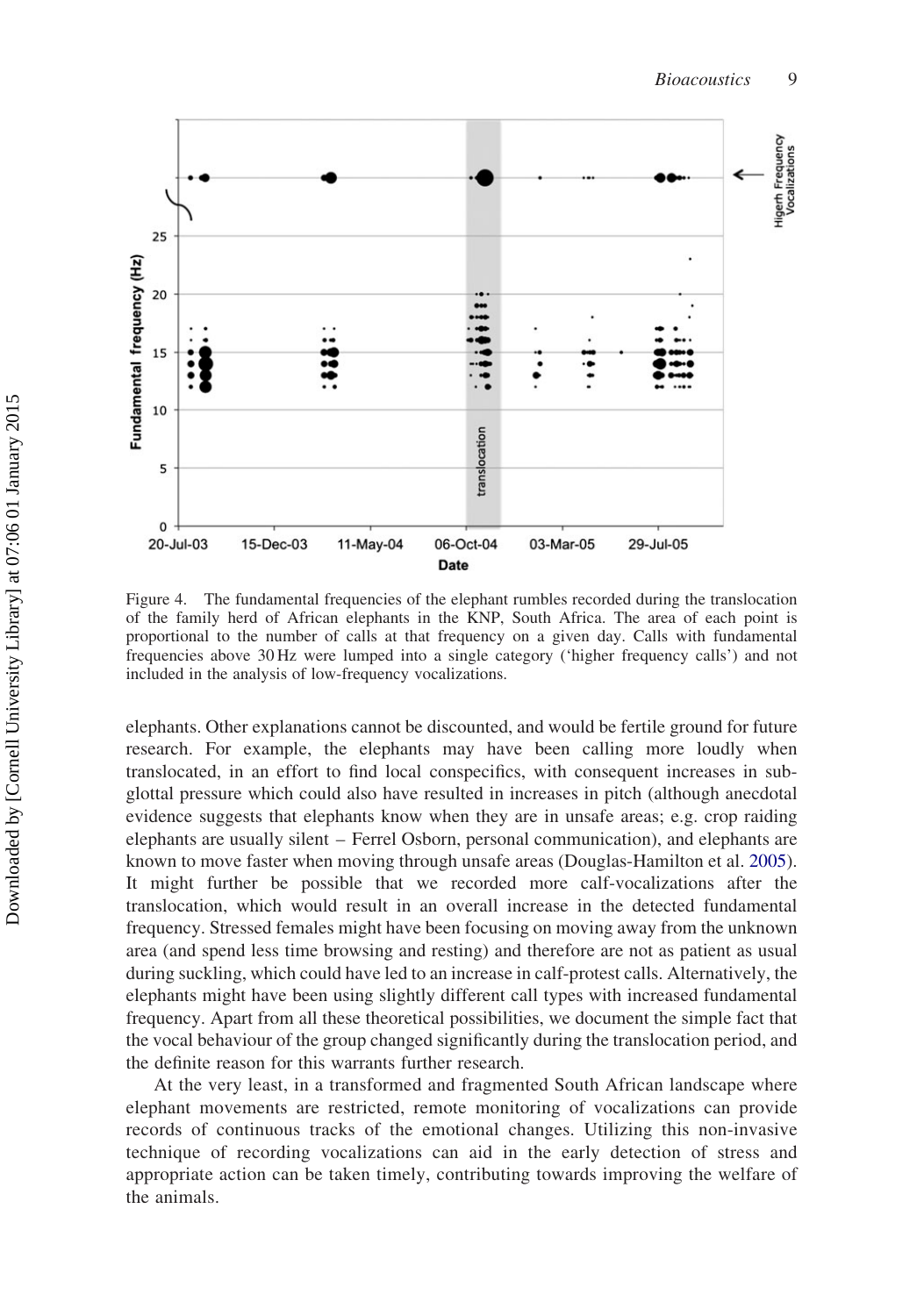<span id="page-11-0"></span>Elephants use the same general group of vocalization to express different things. For example, rumbles are used to keep vocal contact with other elephants and to coordinate movements (Berg 1983; Poole et al. [1988\)](#page-12-0). Family herds of elephants have demonstrated defensive behaviour by aggregating in denser groups, freezing and/or scanning the air in response to seismic playbacks of low-frequency alarm calls and low-frequency conspecific calls (Langbauer et al. [1991;](#page-12-0) O'Connell-Rodwell et al. [2006\)](#page-12-0). The presence of lions brought about a trumpeting response (Langbauer [2000](#page-12-0)) and elephants produced warning vocalizations and were joined in their flight by other elephants set off by the sound of troubled African honeybees (King et al. [2007](#page-12-0), [2010\)](#page-12-0). Although only a few studies have been carried out to link elephant vocalizations with particular emotional states such as fear or a response to the presence of predators, it seems clear that specific types of elephant vocalizations serve as acoustic deterrents in certain situations.

From the above discussion, it is clear that, in theory, African elephant acoustic communication and behavioural responses can serve as a departure point in devising techniques to solve problems and as a management tool to measure the outcomes of human interventions. The practical problem with many aspects of elephant vocal communication is that deciphering the meaning of a particular call, especially when the vocalization is inaudible to humans, is often time-consuming and uncertain. In contrast, measuring a physical parameter (the fundamental frequency) across all animals in a group is relatively unambiguous and uncomplicated. It is thus a much easier technique to implement for a conservation biologist, as it does not require making fine differentiations between calls and specific meanings.

## Acknowledgements

The authors thank the Pittsburgh Zoo & PPG Aquarium and SANParks for providing the financial and in-kind support that made this project possible.

#### **Notes**

- 1. Email: [Viljoenjj@tut.ac.za](mailto:Viljoenjj@tut.ac.za)
- 2. Email: [aganswindt@zoology.up.ac.za](mailto:aganswindt@zoology.up.ac.za)
- 3. Email: [headranger@kichaka.co.za](mailto:headranger@kichaka.co.za)
- 4. Email: [angela.stoeger-horwath@univie.ac.at](mailto:angela.stoeger-horwath@univie.ac.at)
- 5. Current address: 1494 North Hixville Road, Dartmouth, MA 02747, USA.

#### References

- Ahlers MJ, Ganswindt A, Munscher S, Bertschingera HJ. 2012. Fecal 20-oxo-pregnane concentrations in free-ranging African elephants (Loxodonta africana) treated with porcine zona pellucida vaccine. Theriogenology. 78:77– 85.
- Bänziger T, Scherer KR. 2005. The role of intonation in emotional expressions. Speech Commun. 46  $(3/4):252 - 267.$
- Bastian A, Schmidt S. 2008. Affect cues in vocalizations of the bat, Megaderma lyra, during agonistic interactions. J Acoust Soc Am. 123(1):598-608.
- Berg JK. 1983. Vocalizations and associated behaviours of the African elephant (Loxodonta Africana) in captivity. Z Tierpsychol. 63:63–79.
- Berg JK. 1986. Report on the behavioral development of three captive born African elephant calves. Elephant. 2(2):39 – 41.
- Boinski S, Timothy S, Gross TS, Jerry K. 1999. Terrestrial predator alarm vocalizations are a valid monitor of stress in captive brown capuchins (*Cebus apella*). Zoo Biol. 18:295–312.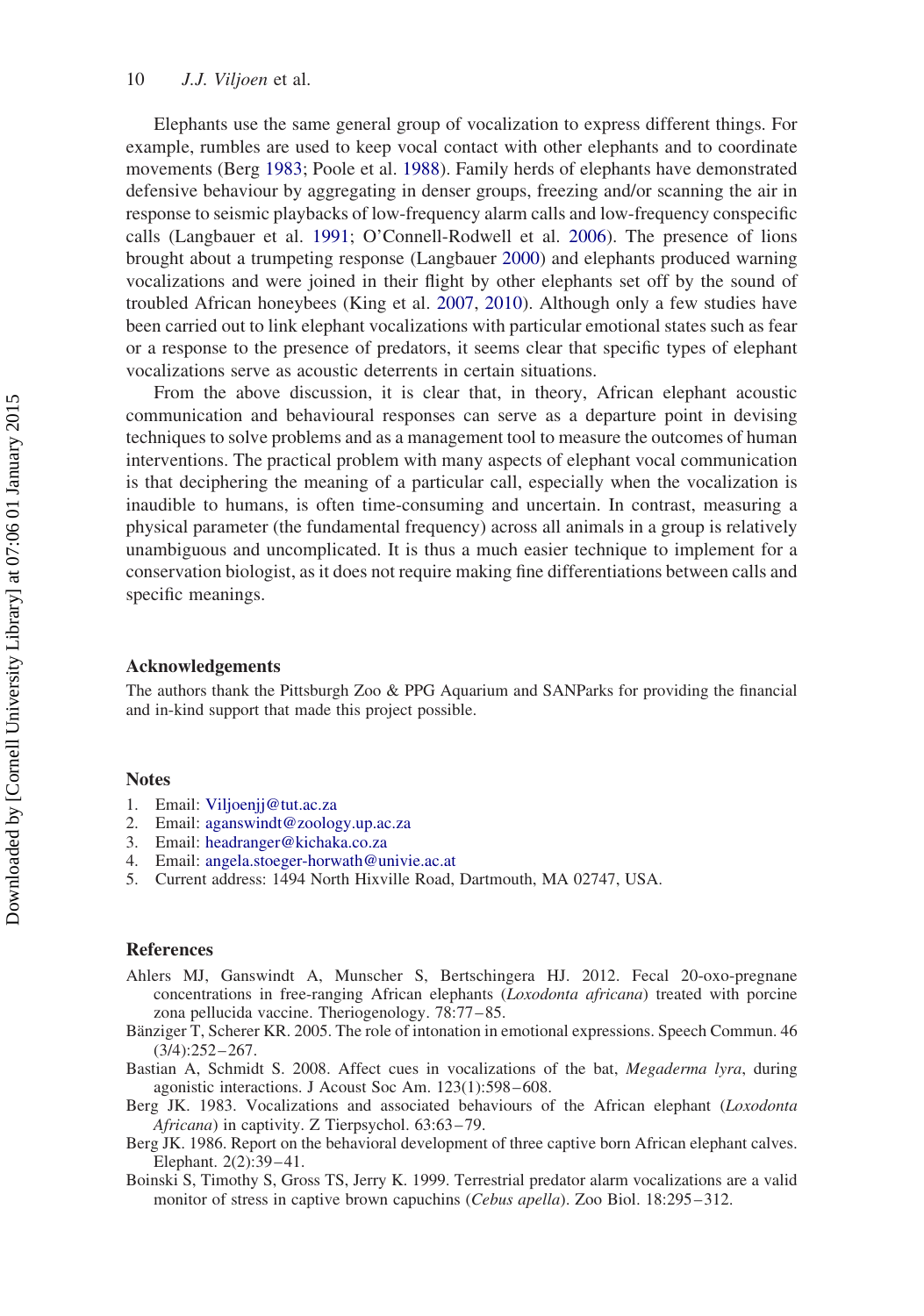- <span id="page-12-0"></span>Clemins PJ, Johnson MT, Leong KM, Savage A. 2005. Automatic classification and speaker identification of African elephant (*Loxodonta africana*) vocalizations. J Acoust Soc Am. 117  $(2): 956 - 963.$
- Coss RG, McCowan B, Ramakrishnan U. 2007. Threat-related acoustical differences in alarm calls by wild Bonnet Macaques (Macaca radiata) elicited by Python and Leopard models. Ethology. 133(4):352– 367.
- Douglas-Hamilton I. 2009. The current elephant poaching trend. Pachyderm. 45:154 157.
- Douglas-Hamilton I, Krink T, Vollrath F. 2005. Movements and Corridors of African elephants in relation to protected areas. Naturwissenschaften. 92:158– 163.
- Ey E, Rahn C, Hammerschmidt K, Wild JF. 2009. Female Olive Baboons adapt their grunt vocalizations to environmental conditions. Ethology. 115:493-503.
- Garstang M. 2004. Long-distance, low-frequency elephant communication. J Comp Physiol A. 190  $(10):791 - 805.$
- Heman-Ackah YD, Batory M. 2003. Determining the etiology of mild vocal fold hypomobility. J Voice. 17(4):579– 588.
- IUCN. 2012. African elephant status report. Retrieved from [http://www.elephantdatabase.org/](http://www.elephantdatabase.org/preview_report/2013_africa/Loxodonta_africana/2012/Africa) [preview\\_report/2013\\_africa/Loxodonta\\_africana/2012/Africa](http://www.elephantdatabase.org/preview_report/2013_africa/Loxodonta_africana/2012/Africa)
- King LE, Douglas-Hamilton I, Vollrath F. 2007. African elephants run from the sound of disturbed bees. Curr Biol. 17:832-833.
- King LE, Soltis J, Douglas-Hamilton I, Savage A, Vollrath F. 2010. Bee threat elicits alarm call in African elephants. PLoS One. 5(4):e10346. [doi:10.1371/journal.pone.0010346.](http://dx.doi.org/doi:10.1371/journal.pone.0010346)
- Langbauer WR, Jr. 2000. Elephhant communication. Zoo Biol. 19:425 –445.
- Langbauer WR, Jr, Payne K, Charif RA, Rapaport L, Osborn F. 1991. African elephants respond to distant playbacks of low-frequency conspecific calls. J Exp Biol. 157:34– 46.
- Li X, Tao J, Johnson MT, Soltis J, Savage A, Leong KM, Newman JD. 2007. Stress and emotion classification using jitter and shimmer features. IEEE Trans Speech Audio Process. 13:355 –366.
- Liptrap RM. 1993. Stress and reproduction in domestic animals. Ann NY Acad Sci. 697:275 –284.
- McComb K, Moss C, Sayialel S, Baker L. 2000. Unusually extensive networks of vocal recognition in African elephants. Anim Behav. 59:1103– 1109.
- McComb K, Reby D, Baker L, Moss C, Sayialel S. 2003. Long distance communication of acoustic cues to social identity in African elephants. Anim Behav. 65:317 – 329.
- Moberg GP. 2000. Biological response to stress: implications for animal welfare. In: Moberg GP, Mench JA, editors. The biology of animal stress. Wallingford, UK: CABI Publishing; p. 123– 146.
- Munck AU, Guyre PM, Holbrook NI. 1984. Physiological function of glucocorticoids in stress and their relationship to pharmacological actions. Endocr Rev. 5:25– 44.
- O'Connell-Rodwell CE, Wood JD, Rodwell TC, Puria S, Partan SR, Keefe R, Shriver D, Arnason BT, Hart LA. 2006. Wild elephant (*Loxodonta africana*) breeding herds respond to artificially transmitted seismic stimuli. Behav Ecol Sociobiol. 59:842– 850.
- Palme R, Rettenbacher S, Touma C, El Bahr SM, Mostl E. 2005. Stress hormones in mammals and birds: comparative aspects regarding metabolism, excretion, and noninvasive measurement in faecal samples. Ann NY Acad Sci. 1040:162-171.
- Payne KB, Langbauer WR, Jr, Thomas EM. 1986. Infrasonic calls of the Asian elephant (Elephas maximus). Behav Ecol Sociobiol. 18:297-301.
- Poole JH. 2011. The behavioral context of African elephant acoustic communication. In: Moss CJ, Croze HJ, Lee PC, editors. The Amboseli elephants: a long-term perspective on a long-lived mammal. Chicago: University of Chicago Press; p. 125-161.
- Poole JH, Payne KB, Langbauer WR, Jr, Moss CJ. 1988. The social contexts of some very low frequency calls of African elephants. Behav Ecol Sociobiol. 22:385-392.
- Protopapas A, Lieberman P. 1997. Fundamental frequency of phonation and perceived emotional stress. J Acoust Soc Am. 101(4):2267– 2277.
- Rendall D. 2003. Acoustic correlates of caller identity and affect intensity in the vowel-like grunt vocalizations of baboons. J Acoust Soc Am. 113(6): 3390 –3402.
- Scherer KR, Banse R, Wallbott HG. 2001. Emotion inferences from vocal expression correlate across languages and cultures. J Cross Cultural Psychol. 32:76– 92.
- Shrader AM, Ferreira SM, McElveen ME, Lee PC, Moss CJ, van Aarde RJ. 2006. Growth and age determination of African savanna elephants. J Zool. 270:40-48.